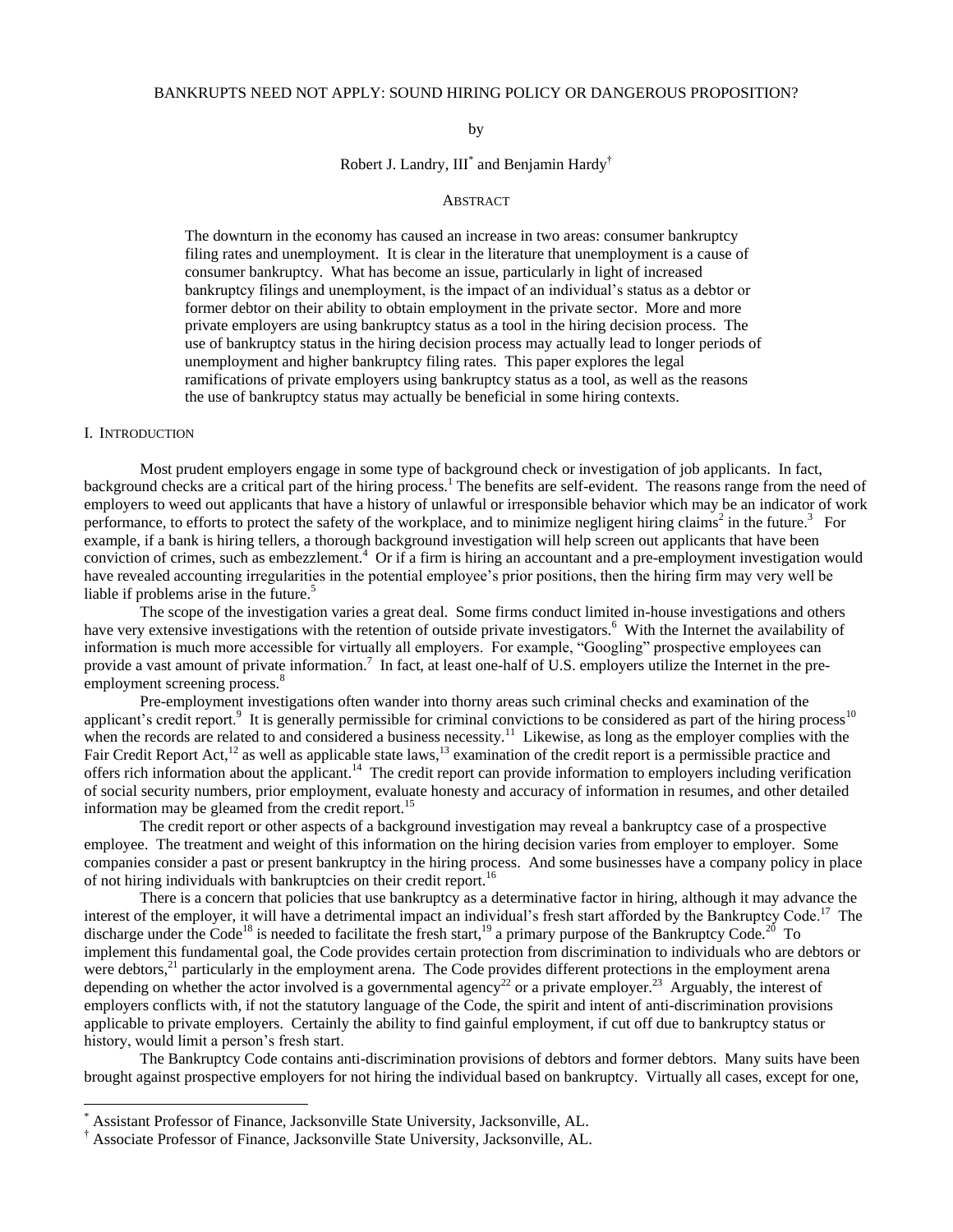have found that the hiring decision of private employers is not protected under the Bankruptcy Code.<sup>24</sup> The statutory analysis of these Courts is straightforward<sup>25</sup> and most do not delve into the public policy that supports such decisions. In fact, there are sound policy reasons for permitting discrimination in this context. To date, little has been written advocating this practice, whereas a great deal has been written arguing for expanding the bankruptcy anti-discrimination provisions to include hiring either through legislation or caselaw. And, recently arguments have been raised that even if such practice is permitted under bankruptcy law, it may violate Title VII.<sup>26</sup>

This paper fills the gap in the literature and offers strong reasons supporting an employer's decision to base hiring decisions, at least in part, on bankruptcy status or history. This position is less than popular and certainly a politically incorrect position to take, but none the less, there are valid bases for considering bankruptcy status in the hiring process. Following this Introduction we examine the Bankruptcy Code anti-discrimination statutory framework. Section III provides an analysis of potential Title VII claims in using bankruptcy status in the hiring process and Section IV considers relevant state law. The policy rationales and reasons for using bankruptcy status are offered in Section V. Section VI provides the Conclusion and considerations for employers to avoid violating Title VII when using bankruptcy status as a screening tool.

### II. BANKRUPTCY CODE FRAMEWORK AND ANALYSIS

Section  $525^{27}$  of the Bankruptcy Code provides protections to individuals against some discriminatory actions by employers.<sup>28</sup> The protections afforded depend on whether the employer is a private or governmental employer.<sup>29</sup> Governmental employers are subject to the requirements of  $\S 525(a)$  which provides as follows:

> (a) ... a governmental unit may not ... *deny employment to, terminate the employment of, or discriminate with respect to employment against*, a person that is or has been a debtor under this title or a bankrupt or a debtor under the Bankruptcy Act, or another person with whom such bankrupt or debtor has been associated, solely because such bankrupt or debtor is or has been a debtor under this title or a bankrupt or debtor under the Bankruptcy Act, has been insolvent before the commencement of the case under this title, or during the case but before the debtor is granted or denied a discharge, or has not paid a debt that is dischargeable in the case under this title or that was discharged under the Bankruptcy Act.<sup>30</sup>

The protections afforded under this section are quite broad. Discrimination is prohibited in hiring, termination and other aspects of employment if the employer is a governmental unit.

Private employers are subject to the requirements of  $\S$  525(b) which provides as follows:

(b) No private employer *may terminate the employment of, or discriminate with respect to employment* against, an individual who is or has been a debtor under this title, a debtor or bankrupt under the Bankruptcy Act, or an individual associated with such debtor or bankrupt, solely because such debtor or bankrupt-

(1) is or has been a debtor under this title or a debtor or bankrupt under the Bankruptcy Act;

(2) has been insolvent before the commencement of a case under this title or during

the case but before the grant or denial of a discharge; or

(3) has not paid a debt that is dischargeable in a case under this title or that was

discharged under the Bankruptcy Act.<sup>31</sup>

Section 525(b) clearly applies to termination, but what absent is any reference to hiring as under § 525(a).<sup>32</sup> What is problematic is the statutory phrase "with respect to employment" as this may, under a broad reading, arguably include hiring.<sup>33</sup> However, the broad reading fails when basic tenants of statutory construction are applied to § 525. The Third Circuit Court of Appeals recently analyzed the issue and found:

> Section 525(a) provides that the Government may not "*deny employment to*, terminate the employment of, or discriminate with respect to employment against" any person that has been bankrupt. (emphasis added). In § 525(b), on the other hand, Congress omitted the language prohibiting a private employer from "deny[ing] employment to" a person that has been bankrupt. As the Supreme Court stated in *Russello*, "[w]e refrain from concluding here that the differing language in the two subsections has the same meaning in each. We would not presume to ascribe this difference to a simple mistake in draftsmanship."<sup>34</sup>

Recently, both the Fifth Circuit Court of Appeals<sup>35</sup> and the Eleventh Circuit Court of Appeals<sup>36</sup> joined with the Third Circuit on this issue. In fact, all courts, except for one, $37$  have found that bankruptcy can be used in the hiring decision process by private employers without violating the Bankruptcy Code.

# III. TITLE VII

Although the use of a job applicant's bankruptcy status may not run afoul of the Bankruptcy Code, there may be issues that arise under Title VII. Title VII, of the Civil Rights Act of 1964,<sup>38</sup> as enacted, prohibited intentional employment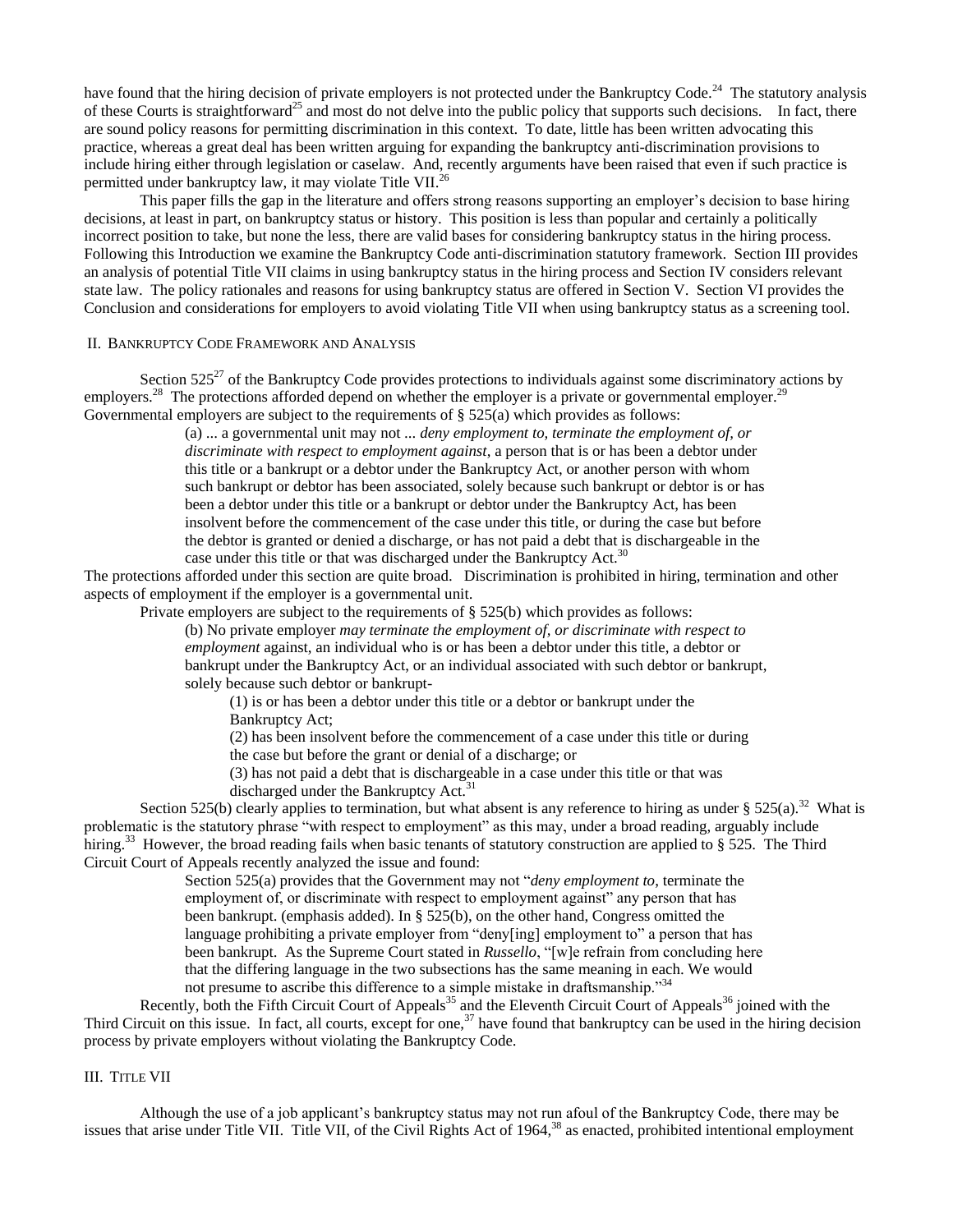discrimination based on "race, color, religion, sex or national origin."<sup>39</sup> The 1964 Act did not expressly prohibit unintentional practices that resulted in discrimination.<sup>40</sup> After 1964 the courts interpreted Title VII broadly so as to include both intentional discrimination, i.e. disparate treatment, as well as practices that resulted in discrimination, i.e. disparate impact.<sup>41</sup> In 1971 the Supreme Court, in Griggs v. Duke Power  $Co<sub>1</sub><sup>42</sup>$  interpreted Title VII "to prohibit, in some cases, employers' facially neutral practices that, in fact, are 'discriminatory in operation.'"<sup>43</sup> The Civil Rights Act of 1991<sup>44</sup> codified Griggs and expressly provides for disparate impact claims.<sup>45</sup> A plaintiff can show an unlawful employment practice if it is demonstrated that the employer used "a particular employment practice that causes a disparate impact on the basis of race, color, religion, sex, or national origin and the respondent fails to demonstrate that the challenged practice is job related for the position in question and consistent with business necessity..."<sup>46</sup>

There is a growing concern that using bankruptcy status as a proxy for employment hiring decisions may give rise to disparate impact claims.<sup>47</sup> If the employment practice excludes individuals in a protected class, such as blacks or Hispanics, from employment, without any basis for relying on bankruptcy status for the job in question,<sup>48</sup> a disparate impact claim under Title VII may be viable.

The EEOC expressly recommends avoiding pre-employment inquiry into bankruptcy, absent such information being essential to the position. EECO prohibited practices provides:

Inquiry into an applicant's current or past assets, liabilities, or credit rating, including *bankruptcy* or garnishment, refusal or cancellation of bonding, car ownership, rental or ownership of a house, length of residence at an address, charge accounts, furniture ownership, or bank accounts generally should be avoided because they tend to impact more adversely on minorities and females. Exceptions exist if the employer can show that such information is essential to the particular job in question.<sup>49</sup>

To date, there do not appear to be any EEOC cases based on employing bankruptcy status. However, the EEOC has stepped up prosecution of disparate impact cases recently, particularly in the economic status area pertaining to the use of credit history. Bankruptcy status or history is not that far removed. In late 2010 the EEOC filed suit against Kaplan Higher Education for the practice of rejecting job applicants based on credit history.<sup>50</sup> The policy is argued to not have any justifiable business necessity and result in a discriminatory impact on blacks, and thereby, violate Title VII.<sup>51</sup> The case is in the early phase of litigation. Even so, it is not a very far leap for the EEOC to bring the use of bankruptcy status or history into this type of litigation.

### IV. STATE EMPLOYMENT AND OPPORTUNITY LAWS

Even if a prospective employer does not violate the Bankruptcy code or Title VII, caution must be used to ensure that there are no state-level equal employment opportunity laws in place that prohibit using bankruptcy as part of the hiring decision process. For example, three states, Hawaii, Illinois, and Oregon place prohibitions on the use of credit reports and credit histories in their hiring of employees. In Hawaii employers cannot discriminate based on garnishments or bankruptcy.<sup>52</sup> The Hawaii statute recites such a prohibition "unless the information in the individual's credit history or credit report directly relates to a bona fide occupational qualification..."<sup>53</sup>

 The Illinois act also provides that the prohibition does not prevent the utilization of one's credit reporting history if a satisfactory history is a bona fide requirement for a position or for a particular group of one's employees. The Illinois statute goes on to explain that for a credit history to be a bona fide occupational requirement one of the following must be present: state or federal requirement that the person in the position be bonded; the position involves custody or a lack of supervision with regard to cash or marketable assets of \$2,500 or more; signatory power over assets of \$100 or more per transaction; management position controlling the business; access to personal, confidential and financial information, assets or security information of the state or nation; the state requires a credit history as a bona fide occupational requirement and the applicant's credit history is required or exempt under state and federal law.<sup>54</sup>

The Oregon law makes it unlawful to use or obtain information in a credit history of an applicant unless the information is substantially job related and the reason for such use is disclosed to the prospective employee or employees in writing. Exceptions are made for the following: employers of federally insured credit unions and banks; if the use of such history is mandated by state or federal law; certain public safety officers; the information is substantially job related and the employers need for such information is disclosed to the employee or prospective employee in writing.<sup>55</sup>

## V. RATIONALE FOR CONSIDERING BANKRUPTCY STATUS

Finding the right employee is not always easy.<sup>56</sup> Hiring the wrong individual is quite costly for employers as they have to go through the hiring process again.<sup>57</sup> Effective hiring requires finding the best candidates for a particular position.<sup>58</sup> This requires ensuring that selection criteria match the hard and soft skills needed in the position.<sup>59</sup> The job description should be carefully written to match skills needed.<sup>60</sup> The soft skills needed, such as responsibility and honesty, are more difficult to detect in the hiring process. A past bankruptcy may indicate deficiencies in soft skills or in attributes the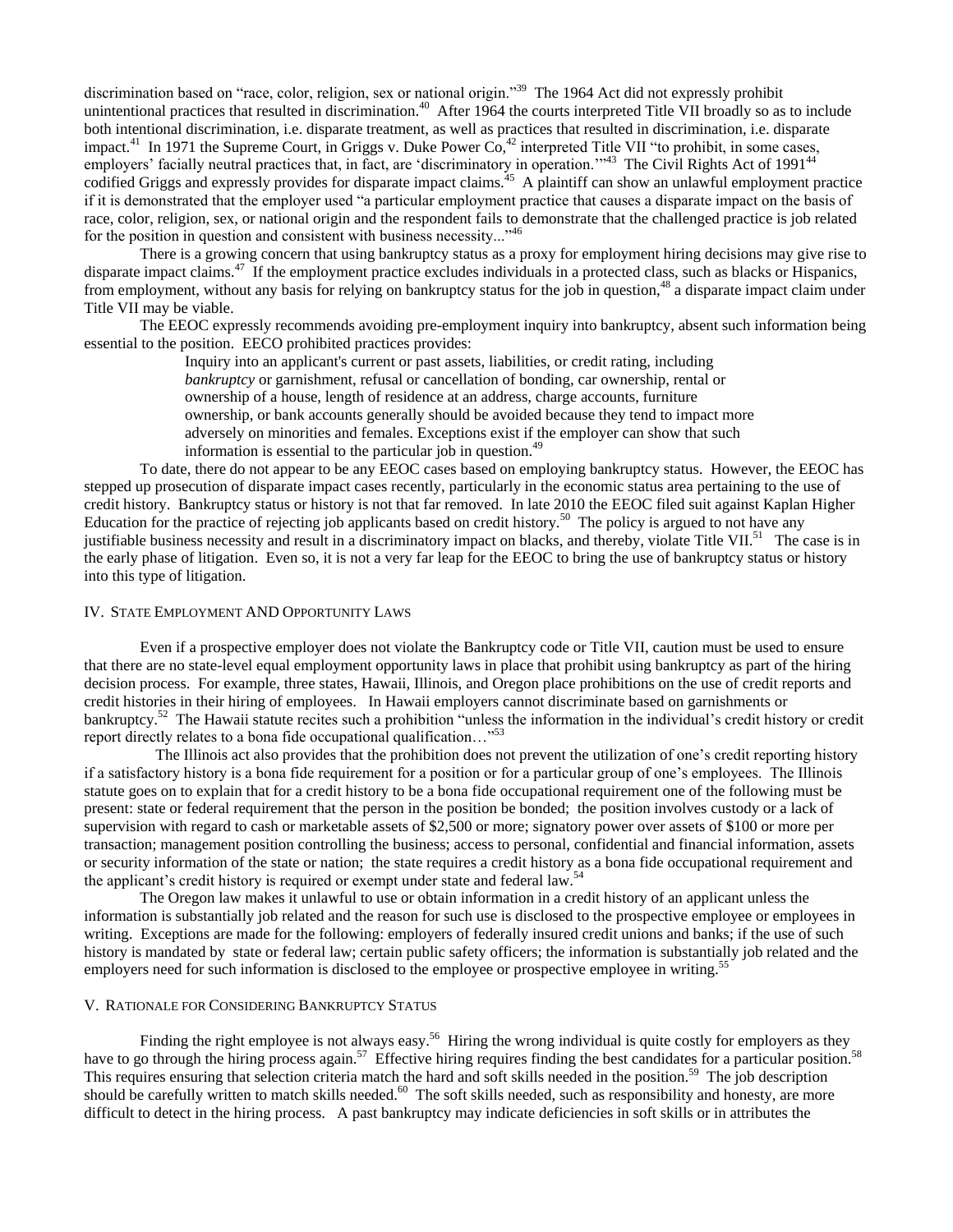employer seeks. A past bankruptcy may serve as an indicator—in effect a proxy—of characteristics that an employer simply may not want in a prospective employee.

Just as with credit checks, bankruptcy status should not be a litmus test,  $61$  but it can provide valuable information. Credit checks can show how a person handles their finances.<sup>62</sup> For example, large debts from numerous sources can indicate information about judgment or ability of a person to manage their financial affairs.<sup>63</sup> This information may be relevant to certain positions involving cash, employer finances or property.<sup>64</sup>

Bankruptcy status or history can indicate many of these same things that credit history does. It may indicate "that the debtor is a poor manager; faces imminent personal or business instability that threatens its ability to fulfill its contracts or to do her job; is subject to financial pressures that will be conducive to blackmail or other financial temptations; or other similar problems."<sup>65</sup> However, as others have correctly recognized, these come close to stereotypes which may hold true and untrue in certain situations.<sup>66</sup> Nevertheless, the information is valuable to employers and it should be within their discretion on how to use the information.

For example, a past bankruptcy may show a person is irresponsible. Some debtors simply live beyond their means and get caught up in the trap of consumer credit. This behavior may indicate a lack of maturity, judgment or irresponsibility. Perhaps, a single prior case may not show this, but what if the applicant has had two, three, four or more cases. At some point reasonable inferences about maturity, judgment and irresponsibility should be able to be drawn by a prospective employer.

A great deal may be revealed with a closer examination of a bankruptcy case. For example, the information in the bankruptcy case may indicate dishonesty. What if on the face of Schedules I & J it shows the applicant's budget is prima facie implausible? If it does not show dishonesty in the schedules, it certainly shows a lack of maturity, judgment and discipline, that an employer may want in an employee. What if the in the prior case there were dischargeabilty actions based on fraud<sup>67</sup> and some debts were not discharged? This would be most relevant in jobs in which employees will be entrusted with the employers assets. What if the debtor had a non-dischargeable debt for a willful and malicious injury?<sup>68</sup> Not all bad behavior will rise to level of criminal conduct. Some may result in civil liabilities and be revealed in an adversary proceeding contesting the dischargeablity of a debt.

They type of debt may indicate something. For example, what if most of the debts are gambling debts? Addictive personalities may be attributes that a potential employer would be interested in. What if the debt was largely unpaid income taxes or trust fund taxes? This would be of interest to positions of trust. What if the debt was largely unpaid domestic support obligations? The failure to honor this obligation may indicate certain characteristics that an employer may not want.

Granted the type of employment position at issue will go a long way to indicate whether the information inferred from the bankruptcy is relevant to the hiring inquiry. Consider the bank teller example from the introduction. Assume the criminal component of the background check revealed no criminal history, but the credit report showed a bankruptcy or two and a pattern of delinquent accounts. Certainly that would be relevant in hiring someone, albeit a bank teller, that will be entrusted with valuable assets. Reasonable inferences should be permissibly drawn by the employer to allow them to determine if the bankruptcy history is a factor that is determinative.

## VI. CONCLUSION

 $\overline{a}$ 

Under the Bankruptcy Code, private employer screening policies that use bankruptcy as a factor are not illegal. Arguments made under the Bankruptcy Code that such screening policies by private employers are illegal are not supported by the appellate caselaw and run contrary to basic statutory construction arguments.<sup>69</sup> Even if the anti-discrimination policy that supports a fresh start should outweigh the interests of employers, that is an issue for Congress, not the courts. As the Supreme Court has written in another context: "[a]chieving a better policy outcome-if what petitioner urges is that-is a task for Congress, not the courts."<sup>70</sup>

Although there is little exposure under the Bankruptcy Code, employers must be cognizant of other potential legal issues. Title VII and state-level EEO concerns are valid and any policy using bankruptcy in the screening process must be clearly linked to the underlying job. Employers must weigh what bankruptcy status may reveal in the screening process with the costs of ensuring a fair application of that screening tool. Ensuring that the screening tool does not have a disparate impact or that there is a valid business reason for the tool is challenging. Employers may want to only employ bankruptcy status after interviews and/or conditional offers. Credit checks are typically conducted at this stage by employers that use them and this will limit the potential adverse impact since applicants are not blindly screened out because of the bankruptcy status.<sup>71</sup> However, the rich information that can be revealed from bankruptcy, bankruptcy status may be a valuable tool in some hiring contexts.

#### **FOOTNOTES**

<sup>1</sup> *See* Denlinger, Rosenthal & Greenberg, a Legal Professional Association, *Should You Run Background Checks?,* 12 NO. 9 OHIO EMP. L. LETTER 5 (September 2001).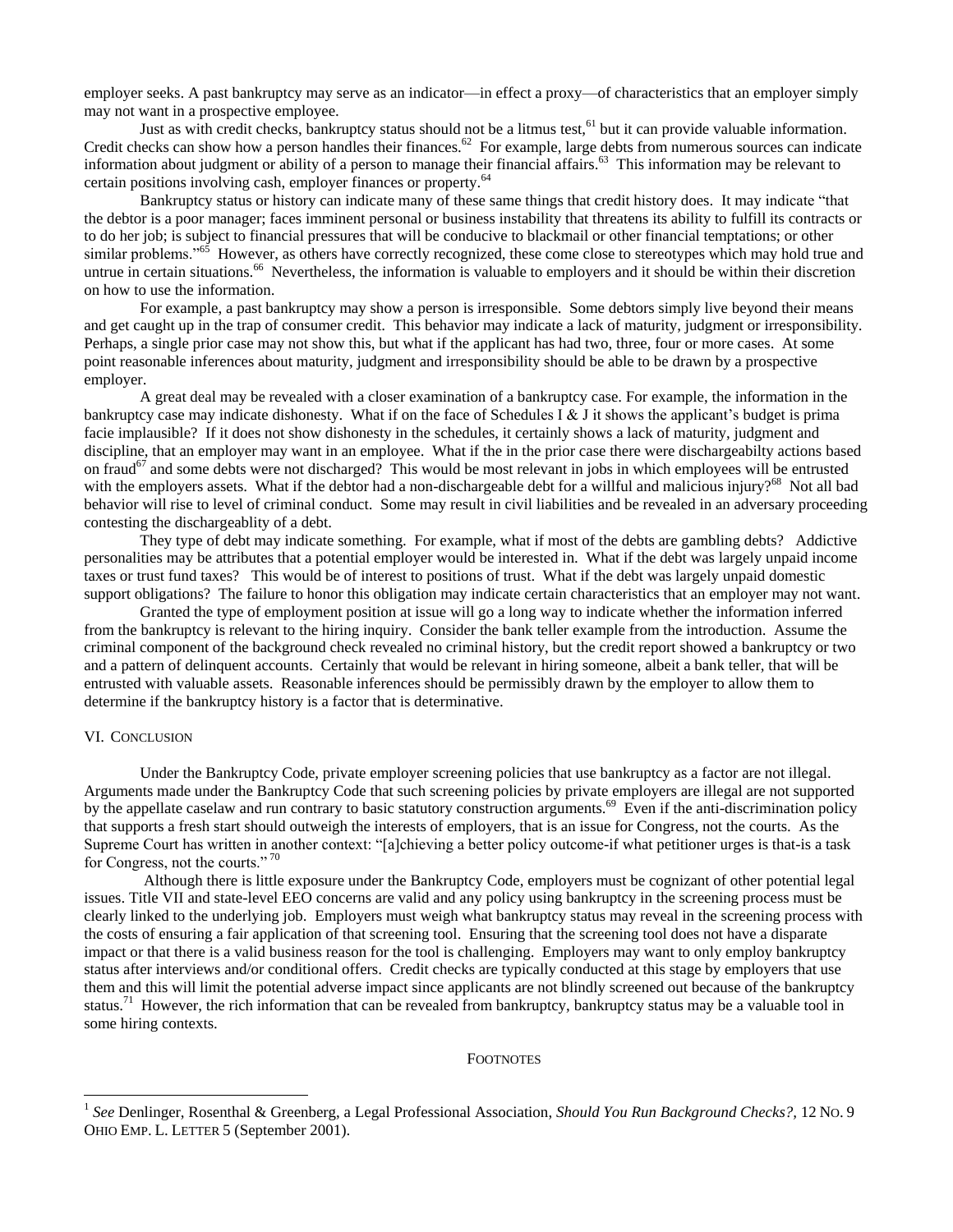This tort is gaining in acceptance, particularly "when a reasonable inquiry. . . would have revealed a serious deficiency. . . [and] when a special relationship imposes on the employer the duty to take care in hiring. . ." Andrew J. Ruzicho & Louis A. Jacobs, *Personal History or Background Investigation- - -Controlling Law*, 1 EMPLOYMENT PRACTICES MANUAL § 4:13 (March 2010).

3 *See, e.g.,* Katherine Parker and Daniel Saperstien, *The Tide Turns Against Background Checks: How Employers Should Approach the Screening of Applicants and Employees,* 16 NO. 4 HR ADVISOR: LEGAL & PRACTICAL GUIDANCE 2 (JULY/AUGUST 2010).

<sup>4</sup> Denliger, *et al*., *supra* note 1.

5 *See* Robert Seiden, *Pre-Employment Screenings are Critical For Law Firms*, 26 NO. 2 LEGAL MGMT. 38 (March/April, 2007).

6 *Id.*

l

7 *See* Robert Sprague, *Googling Job Applicants: Incorporating Personal Information into Hiring Decisions*, 23 LAB. LAW 19, 19-20 (Summer, 2007).

8 *Id.* at 20.

9 Some estimate that over thirty-percent of retail industry companies use pre-employment credit check. *See* Ruth Desmond, Comment, *Consumer Credit Reports and Privacy in the Employment Context The Fair Credit Reporting Act and the Equal Employment for all Act*, 44 U. SAN. L. REV. 907, 907-908 (2010)(citation omitted).

 $10$  A distinction is made between convictions and arrest records. Criminal convictions are permitted to be used in the hiring process, whereas some states do not permit consideration of arrest records that do not result in a conviction. *See* Sprague, *supra* note 7, at 28 (citations omitted).

<sup>11</sup> *See* Emily J. Carson, Note, *Off the Record: Why the EEOC Should Change its Guidelines Regarding Employers' Consideration of Employees' Criminal Records During the Hiring Process*, 36 J. CORP. L 221, 226 (Fall 2010). <sup>12</sup> 15 U.S.C. § 1681 *et seq*.

<sup>13</sup> Four states-Washington, Hawaii, Oregon and Illinois-regulate the use of credit checks in the employment hiring process. *See* Devata, *infra* note 61.

<sup>14</sup> See Parker and Saperstin, *supra* note 3. The Fair Credit Report Act requires written notification to the prospective employee if a report is obtained, as well as notifying the prospective employee if the report is used to make an adverse decision in the hiring process. *See* Sprague, *supra* note 7, at 30 (citations omitted).

<sup>15</sup> *See* Desmond, *supra* note 9, at 910.

<sup>16</sup> For example, TooJay's Management Corporation has such a policy that is applicable to managerial applicants. *See* Meyers v. TooJay's Management Corp., 419 B.R. 51, 55-56 (M.D. Fla. 2009)(Based on this policy a job applicant with a prior bankruptcy was denied employment.).

<sup>17</sup> One commentator characterized the concern as expressed by one court as follows: "[A]lloing a private employer to discriminate in hiring based solely on a bankruptcy filing was a direct impediment toward the attainment of a 'fresh start'." Michael R. Herz, *The Scarlet D: Bankruptcy Filing and Employment Discrimination*, 30 Am. Bankr. Inst. J. 16 (2011). <sup>18</sup> *See* 11 U.S.C. §§ 727, 1141, 1228, & 1328.

<sup>19</sup> *See* Kristin L. Ballobin, *Line Drawing and the Bankruptcy Discharge: Why Prepetition Stipulations are Enforceable but Prepetition Waivers are Not*, 59 U. KAN. L. REV. 369 (2001)(recognizing that the discharge is central to the debtor's fresh start).

<sup>20</sup> Marrama v. Citizens Bank of Massachusetts, 549 U.S. 365, 367, 127 S.Ct. 1105, 166 L.Ed.2d 956 (2007). *See also* Ballobin, *supra* note 19, at 372 ("The underlying purpose of the Code is to give the honest debtor a frest start. . ."). <sup>21</sup> *See* 11 U.S.C. §§ 525(a),(b) & (c)(2006). The Code provides protection from discrimination in the employment arena, as well student loans that are guaranteed or insured by the government.

 $22$  11 U.S.C. § 525(a)(1979).

<sup>23</sup> 11 U.S.C. § 525(b)(1984).

<sup>24</sup> Meyers v. TooJay's Management Corp., 419 B.R. at 57 ("Except for one decision, all of the courts confronting this issue have held that § 525(b) does not encompass hiring decisions of private employers.")(citations omitted). *See also*, Hon. W. HOMER DRAKE, JR., BANKR. PRAC. FOR GEN. PRACTITIONER § 6.26 (WEST 2010)("Most courts have concluded that discriminatory hiring is not prohibited by section 525(b).")(citations omitted). *See* Rea v. Federated Investors, 2010 WL 370334 (W.D. Pa. 2010); Burnett v. Stewart Title, Inc. 2010 WL 1340609 (S.D. Tex. 2010); *In re* Martin, 2007 WL 2893431 (Bankr. D. Kan. Sept. 28, 2007); Cord v. Skinner Nurseries, Inc., 2004 WL 2923845 (Bankr. M.D. Fla. 2004); *In re* Stinson, 285 B.R. 239 (Bankr. W.D. Va. 2002); Fiorani v. CACI, 192 B.R. 401 (.E.D.Va.1996); *In re* Hardy, 209 B.R. 371 (Bankr. E.D. Va. 1997); Pastore v. Medford Savings Bank, 186 B.R. 553 (D. Mass. 1995); *In re* Briggs, 143 B.R. 438 (Bankr. E.D. Mich. 1992); *In re* Hopkins, 81 B.R. 491 (Bankr. W.D. Ark. 1987); *In re* Madison Madison Intern. of Illinois, 77 B.R. 678 (Bankr. E.D. Wis. 1987). Contra Leary v. Warnaco, Inc., 251 B.R. 656 (S.D.N.Y. 2000).

 $25$  A court recently characterized its analysis concluding that the private employer is not prohibited from denying employment based on bankruptcy status in terms of "[e]lementary principles of statutory construction and common sense." Myers v. TooJay's Management Corporation  $\overline{F}$ .3d . 2011 WL 1843295 (11<sup>th</sup> Cir. 2011).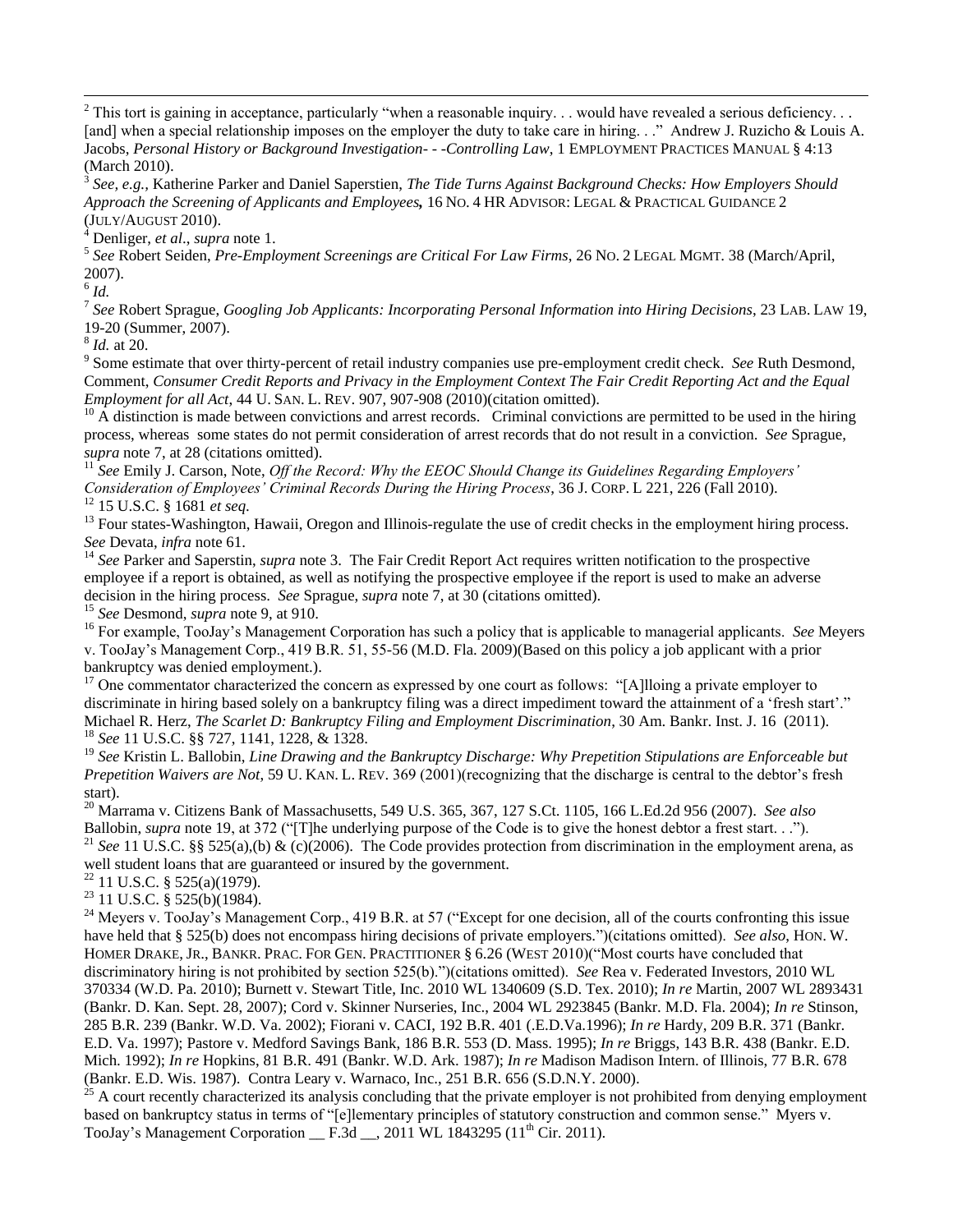*See e.g.,* Paula Burkes, *Q&A with Adam Childers Background Checks Monitored to Prevent Discrimination*, OKLAHOMAN, 4B, September 10, 2010 (recognizing that bankruptcy as a screening tool may lead to a disparate impact that violates Title VII of the Civil Rights Act of 1964).

- 11 U.S.C. § 525(a)-(b)(2006).
- <sup>28</sup> Myers v. TooJay's Management Corporation , 2011 WL 1843295, at \*4.
- *Id.*

l

- 11 U.S.C. § 525(a)(1979).
- 11 U.S.C. § 525(b)(1984).

 Fiorani v. CACI, 192 B.R. 401, 404-405 (E.D. Va. 1996). *See also* Myers v. TooJay's Management Corporation 2011 WL 1843295, at \*5 ("The conspicuous difference between the two subsections is that  $\S 525(a)$ , the one applying to government employers, explicitly forbids them from either denying or terminating employment because of a bankruptcy, while § 525(b), the one applying to private employers, forbids them from terminating employment because of bankruptcy but says nothing about denying employment because of it.").

- Fiorani v. CACI, 192 B.R. at 405.
- Rea v. Federated Investors, 627 F.3d 937, 940-941 (3<sup>rd</sup> Cir. 2010) (quoting 464 U.S. at 23, 104 S.Ct. 296).
- *See In re* Burnett, \_\_\_ F.3d \_\_\_, 2011 WL 754152, at \*2 (5th Cir. Mar. 4, 2011).
- *See* Myers v. TooJay's Management Corporation 2011 WL 1843295 , at \*5.
- Leary v. Warnaco, Inc., 251 B.R. 656 (S.D.N.Y. 2000).
- 42 U.S.C. § 2000e et seq.
- Ricci v. DeStefano, 129 S.Ct. 2658, 2672 (2009).
- *Id.*

*Id.*

Griggs v. Duke Power Co., 401 U.S. 424, 91 S.Ct. 849, 28 L Ed. 2d 158 (1971).

Ricco v. DeStafano, 129 S. Ct. at 2672-2673 (citations omitted).

Civil Rights Act of 1991, Pub. L. No. 102-166, 105 Stat. 1071 (1991).

- Lewis v. City of Chicago, Ill., 130 S.Ct. 2191, 2197 (2010).
- *Id*. (citation omitted)

*See e.g*., Sam Hananel, *Job-Screening Tactics Draw Critics*, BOSTON GLOBE, August 12, 2010, available at

http://www.boston.com/jobs/news/articles/2010/08/12/job\_screening\_tactics\_draw\_critics/?rss\_id=Boston+Globe+--

+Today%27s+paper+A+to+Z.

<sup>48</sup> Title VII provides a business-necessity defense that employers can raise. See 42 U.S.C. § 2000e-2(k)(1)(A)(i).

EEOC Website, Prohibited Practices, available at http://www.eeoc.gov/laws/practices/inquiries\_credit.cfm

 Maureen Downey, *EEOC Sues Kaplan Higher Ed for Unlawful Discrimination*, AJC GET SCHOOLED BLOG, December 22, 2010, available at http://blogs.ajc.com/get-schooled-blog/2010/12/22/eeoc-sues-kaplan-higher-ed-for-unlawfuldiscrimination/.

*Id.*

 MERRICK T. ROSSEIN, J.D., CHAPTER 15. STATE AND LOCAL EEO AND OTHER WORKPLACE LAWS, 1 EMP. L. DESKBOOK HUM. RESOURCES PROF. § 15:14 (NOVEMBER 2010).

Fair Employment Practices Act, Title 21, Chapter 378, EMPL. PRAC. GUIDE (CCH) P12-20, 025. 02.

Employee Audit Privacy Act, P.A. 96-1425 (H. 4658), L, 2009, EMPL. PRAC. GUIDE (CCH) P 14-20, 036.03.

 Bureau of Labor Rules of Administrative Procedure, Chapter 839- Division 5. EMPL. PRAC. GUIDE (CCH) P 38-20, 127.60, sec. 839-005-0060.

Max Messmer, *Learning to Spot Hiring Red Flags*, 113(1) BUSINESS CREDIT 16 (Jan/Feb 2011).

 *See* Jose Luis Romero, *Hiring Right: Tips for Finding Excellent Employees*, 20 No. 1 HEALTHCARE REGISTRATION 8 (October, 2010).

*Id.*

*Id.*

 *See e.g*., Camille Eber, *Making Good Hiring Decisions*, 49(10) AUTOMOTIVE BODY REPAIR NEWS 10 (October 2010)(recognizing the importance of the job description).

 *See e.g*., Pamela Quigley Devata, Statement of Pamela Quigley Devata, Esq., Meeting of October 20, 1010 – Employer Use of Credit History as a Screening Tool (recognizing that credit checks should not be used as litmus test for hiring), available at http://www.eeoc.gov/eeoc/meetings/10-20-10/devata.cfm#fn19.

*Id.*

*Id.*

*See e.g., Id.*

 $^{63}$  *Id.* 

 Karen Cordry, *Section 525: Policy Thoughts about Discrimination Against Debtors*, 2010 ANN. SURV. OF BANKR. LAW 4, §II.a.ii. (2010).